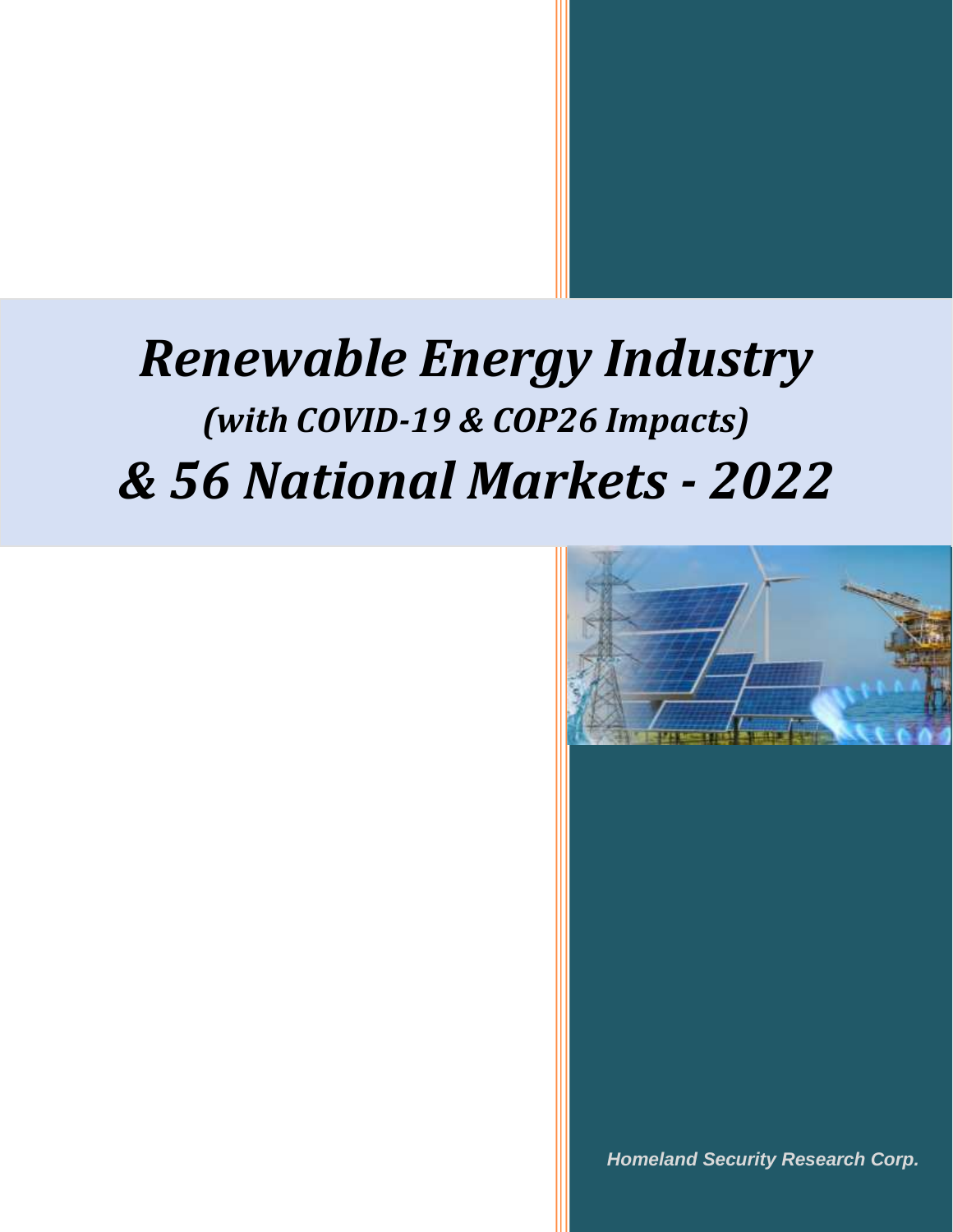*[HSRC](http://www.homelandsecurityresearch.com/) is an American Israeli market intelligence & technology research firm specializing in Homeland Security (HLS) & Public Safety (PS) Industry. HSRC provides premium market offthe-shelf and custom reports on present and emerging technologies and industry expertise, enabling global clients to gain time-critical insight into business opportunities. HSRC's clients include the EU, NATO, US Congress, DHS, DOD, and US Congress GAO, among others, as well as Law enforcement, Counter Terror & Public Safety government agencies in Japan, Korea, Taiwan, Israel, Canada, UK, Germany, Australia, Sweden, Finland, Singapore. With over 1150 private sector clients (75% repeat customers), including major defense and security vendors and Fortune 2000 companies. HSRC earned the reputation as the industry Gold Standard for Homeland Security & Public Safety market reports.*

> *Washington D.C. 20004, 601 Pennsylvania Ave., NW Suite 900, Tel: 202-455-0966, [info@hsrc.biz,](mailto:info@hsrc.biz) [www.homelandsecurityresearch.com](http://www.homelandsecurityresearch.com/)*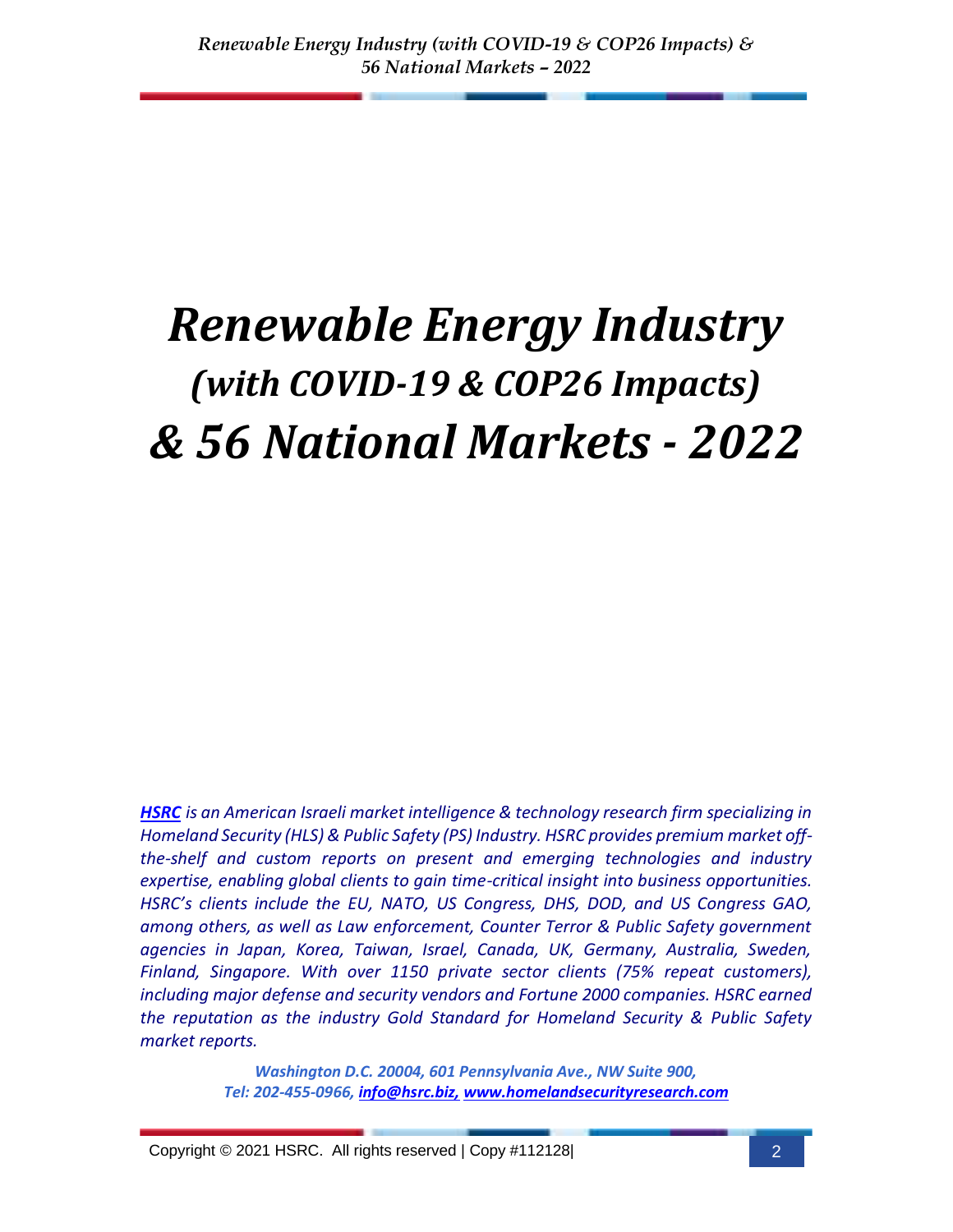#### **Table of Contents**

| 1              | 1.1<br>1.2                                    | Benefits of Renewable Energy Industry Value Chain21<br>Renewable Energy Industry Margin Optimization 22 |  |
|----------------|-----------------------------------------------|---------------------------------------------------------------------------------------------------------|--|
| $\overline{2}$ |                                               | <b>Business Opportunities &amp; Emerging Technologies  23</b>                                           |  |
| 3              | 3.1<br>3.1                                    | Coronavirus Effects on the Renewable Energy Market 34<br>COVID Impact on Renewable Energy Demand35      |  |
|                |                                               |                                                                                                         |  |
|                |                                               |                                                                                                         |  |
| 4              | 4.1<br>4.2<br>4.3<br>4.4<br>4.5<br>4.6<br>4.7 | Canada, Renewable Energy Market Background 37                                                           |  |
| 5              | 5.1<br>5.2<br>5.3<br>5.4<br>5.5<br>5.6<br>5.7 |                                                                                                         |  |
|                |                                               |                                                                                                         |  |
| 6              | 6.1<br>6.2<br>6.3<br>6.4<br>6.5<br>6.6<br>6.7 | Argentina, Renewable Energy Market Background54<br>Argentina Hydropower & Marine Power Market56         |  |
| $\overline{7}$ | 7.1                                           |                                                                                                         |  |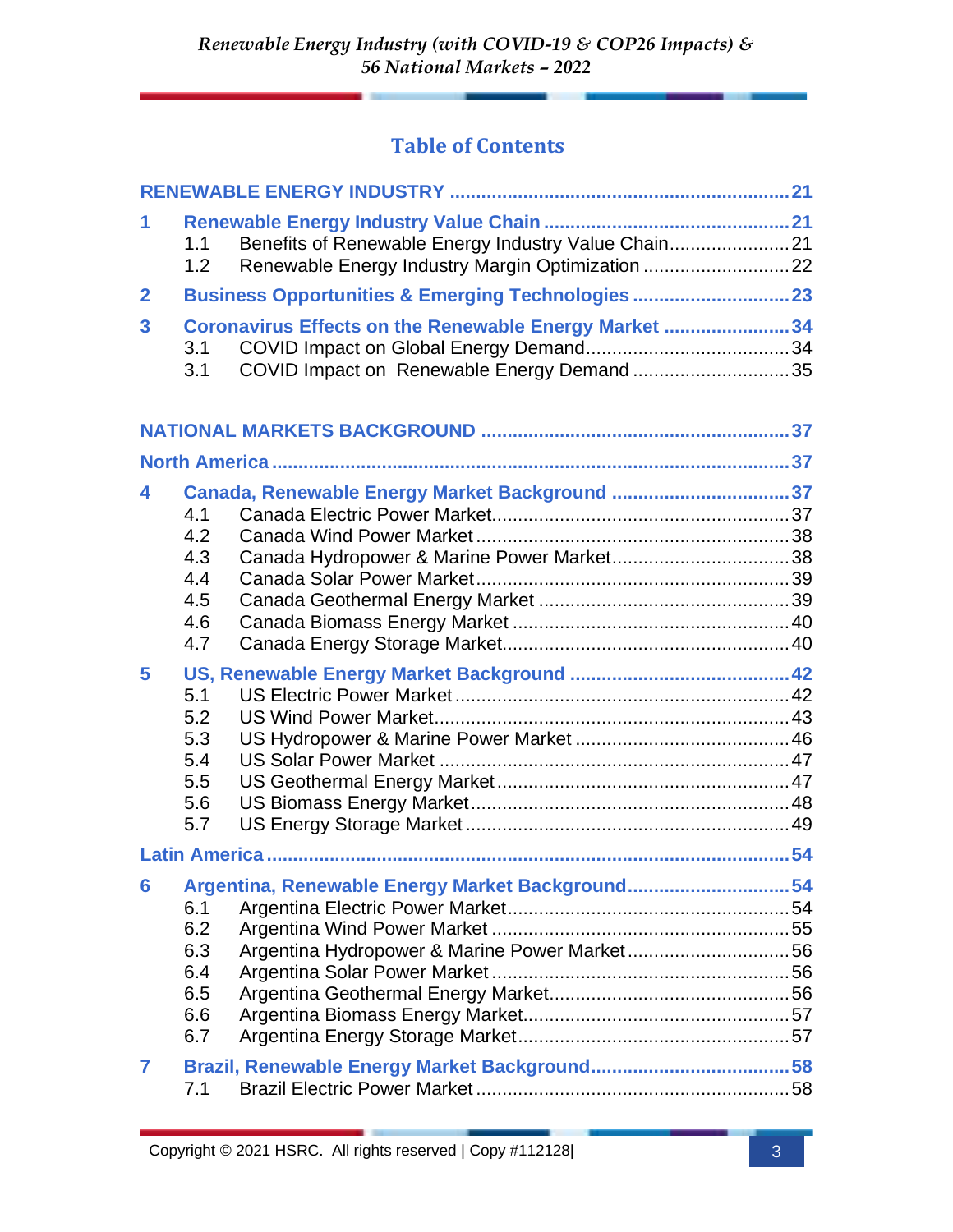|                 | 7.2<br>7.3<br>7.4<br>7.5<br>7.6<br>7.7               |                                                |  |
|-----------------|------------------------------------------------------|------------------------------------------------|--|
| 8               | 8.1<br>8.2<br>8.3<br>8.4<br>8.5<br>8.6<br>8.7        |                                                |  |
| 9               | 9.1<br>9.2<br>9.3<br>9.4<br>9.5<br>9.6<br>9.7        | Colombia, Renewable Energy Market Background70 |  |
| 10              | 10.1<br>10.2<br>10.3<br>10.4<br>10.5<br>10.6<br>10.7 | Ecuador, Renewable Energy Market Background 74 |  |
| 11 <sup>1</sup> | 11.1<br>11.2<br>11.3<br>11.4<br>11.5<br>11.6<br>11.7 |                                                |  |
| 12              | 12.1<br>12.2<br>12.3<br>12.4                         |                                                |  |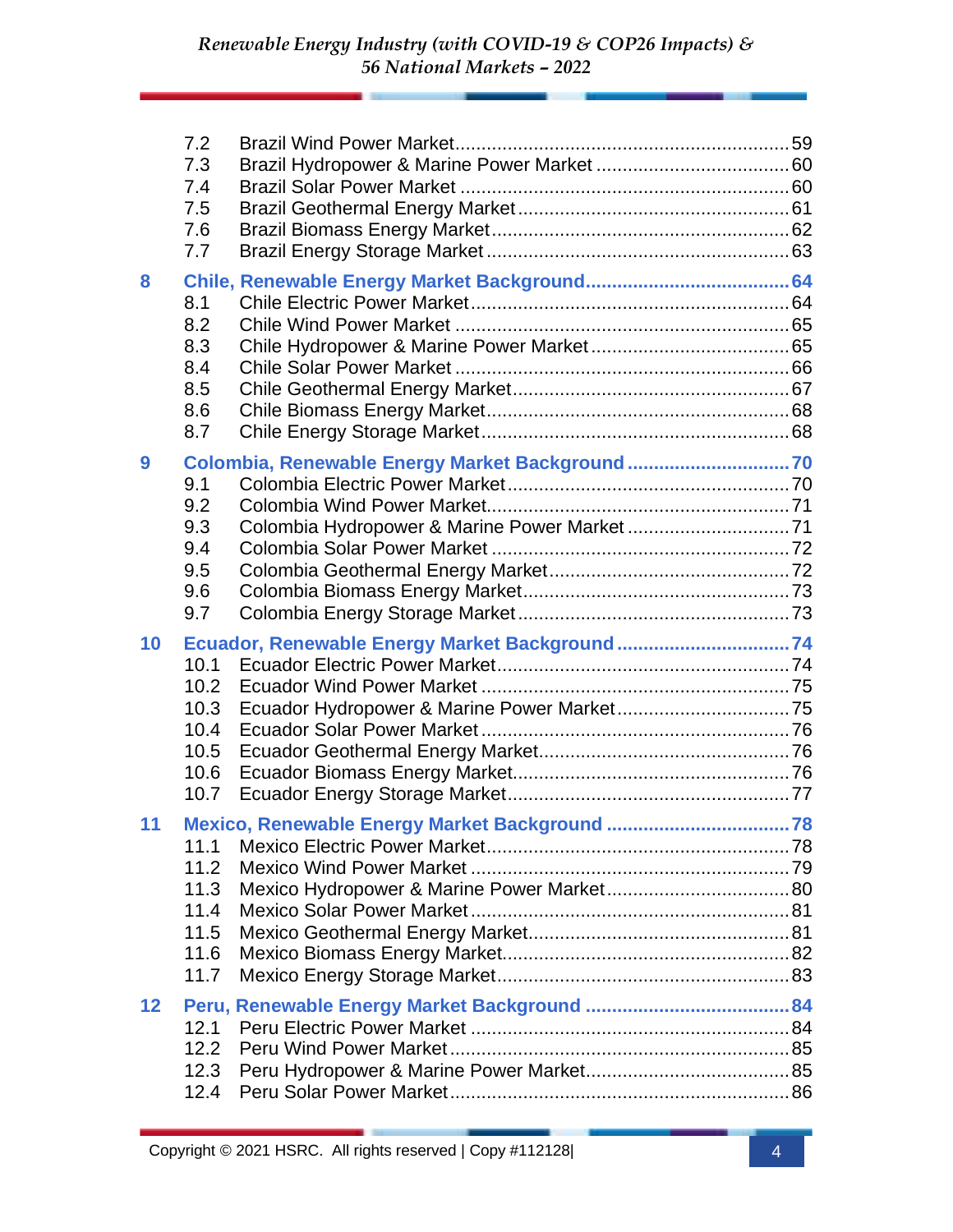|    | 12.6<br>12.7 |                                                        |  |
|----|--------------|--------------------------------------------------------|--|
|    |              |                                                        |  |
| 13 |              |                                                        |  |
|    | 13.1         |                                                        |  |
|    | 13.2         |                                                        |  |
|    | 13.3         |                                                        |  |
|    | 13.4         |                                                        |  |
|    | 13.5         |                                                        |  |
|    | 13.6         |                                                        |  |
|    | 13.7         |                                                        |  |
| 14 |              |                                                        |  |
|    | 14.1         |                                                        |  |
|    | 14.2         |                                                        |  |
|    | 14.3         |                                                        |  |
|    | 14.4         |                                                        |  |
|    | 14.5         |                                                        |  |
|    | 14.6         |                                                        |  |
|    | 14.7         |                                                        |  |
| 15 |              |                                                        |  |
|    | 15.1         |                                                        |  |
|    | 15.2         |                                                        |  |
|    | 15.3         |                                                        |  |
|    | 15.4         |                                                        |  |
|    | 15.5         |                                                        |  |
|    | 15.6         |                                                        |  |
|    | 15.7         |                                                        |  |
| 16 |              | Czech Republic, Renewable Energy Market Background 99  |  |
|    |              |                                                        |  |
|    | 16.2         |                                                        |  |
|    | 16.3         | Czech Republic Hydropower & Marine Power Market 100    |  |
|    | 16.4         |                                                        |  |
|    | 16.5         |                                                        |  |
|    | 16.6         |                                                        |  |
|    | 16.7         |                                                        |  |
| 17 |              | Denmark, Renewable Energy Market Background  104       |  |
|    | 17.1         |                                                        |  |
|    | 17.2         |                                                        |  |
|    | 17.3         | Denmark Hydropower & Marine Power Market 105           |  |
|    | 17.4         |                                                        |  |
|    | 17.5         |                                                        |  |
|    | 17.5.1       | Denmark Geothermal Energy Market without Greenland 105 |  |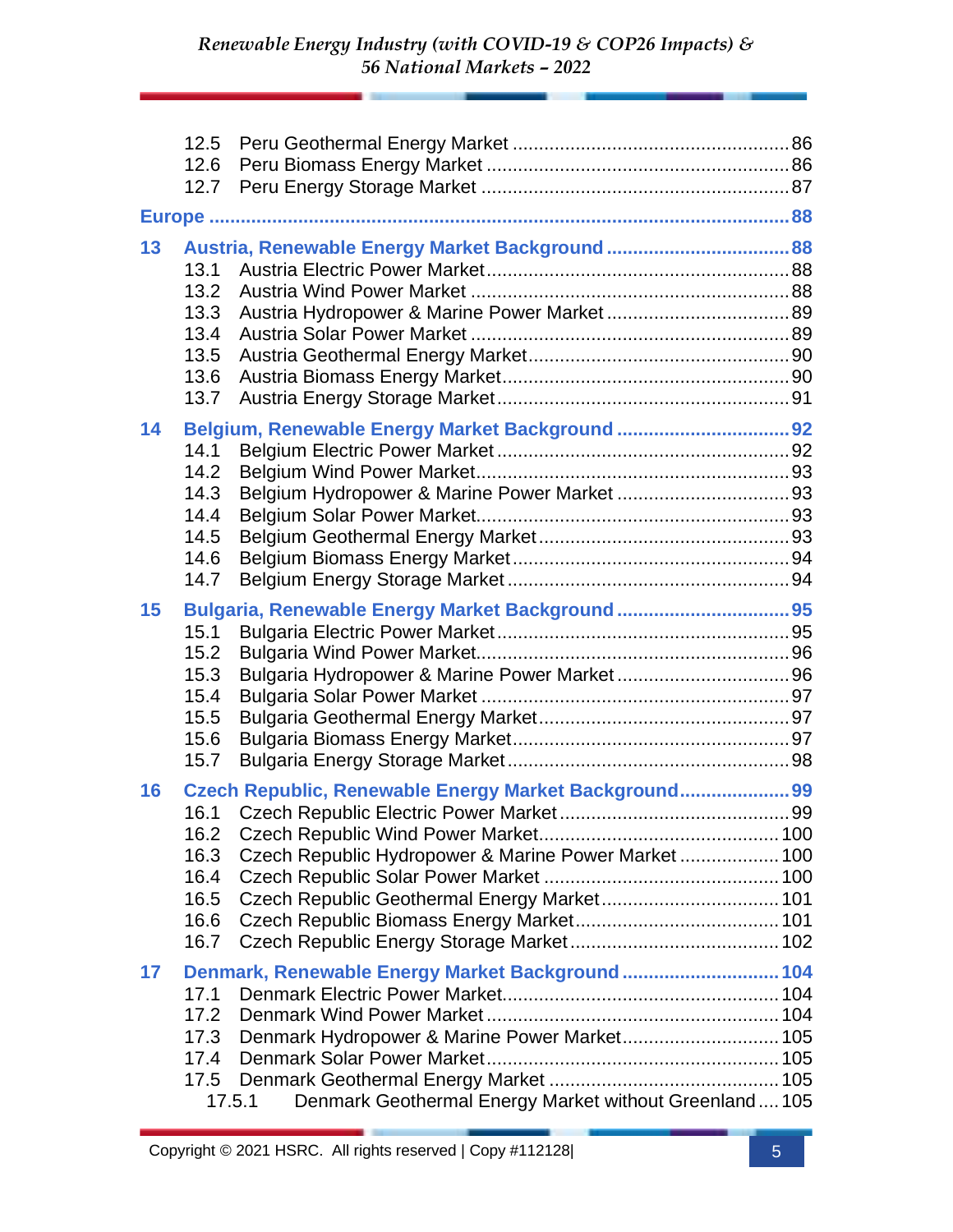|    | 17.6         | 17.5.2                                              |  |
|----|--------------|-----------------------------------------------------|--|
|    | 17.7         |                                                     |  |
| 18 | 18.1         | Finland, Renewable Energy Market Background 107     |  |
|    | 18.2         |                                                     |  |
|    | 18.3<br>18.4 | Finland Hydropower & Marine Power Market  108       |  |
|    | 18.5         |                                                     |  |
|    | 18.6         |                                                     |  |
|    | 18.7         |                                                     |  |
| 19 |              | France, Renewable Energy Market Background 111      |  |
|    | 19.1         |                                                     |  |
|    | 19.2         |                                                     |  |
|    | 19.3<br>19.4 | France Hydropower & Marine Power Market 112         |  |
|    | 19.5         |                                                     |  |
|    | 19.6         |                                                     |  |
|    | 19.7         |                                                     |  |
| 20 |              | Germany, Renewable Energy Market Background 116     |  |
|    |              | 20.1 Germany Long Term Renewable Energy Policy  116 |  |
|    |              |                                                     |  |
|    |              | German Government Energy Strategy  119<br>20.2.1    |  |
|    |              | 20.3.1                                              |  |
|    |              | 20.3.2                                              |  |
|    |              | 20.3.3                                              |  |
|    | 20.4         | Germany Hydropower & Marine Power Market 122        |  |
|    | 20.5         |                                                     |  |
|    | 20.6         |                                                     |  |
|    | 20.7         |                                                     |  |
|    | 20.8         |                                                     |  |
| 21 |              | Greece, Renewable Energy Market Background  126     |  |
|    | 21.1         |                                                     |  |
|    | 21.2<br>21.3 | Greece Hydropower & Marine Power Market  127        |  |
|    | 21.4         |                                                     |  |
|    | 21.5         |                                                     |  |
|    | 21.6         |                                                     |  |
|    | 21.7         |                                                     |  |
| 22 |              | Hungary, Renewable Energy Market Background 130     |  |
|    | 22.1         |                                                     |  |
|    | 22.2         |                                                     |  |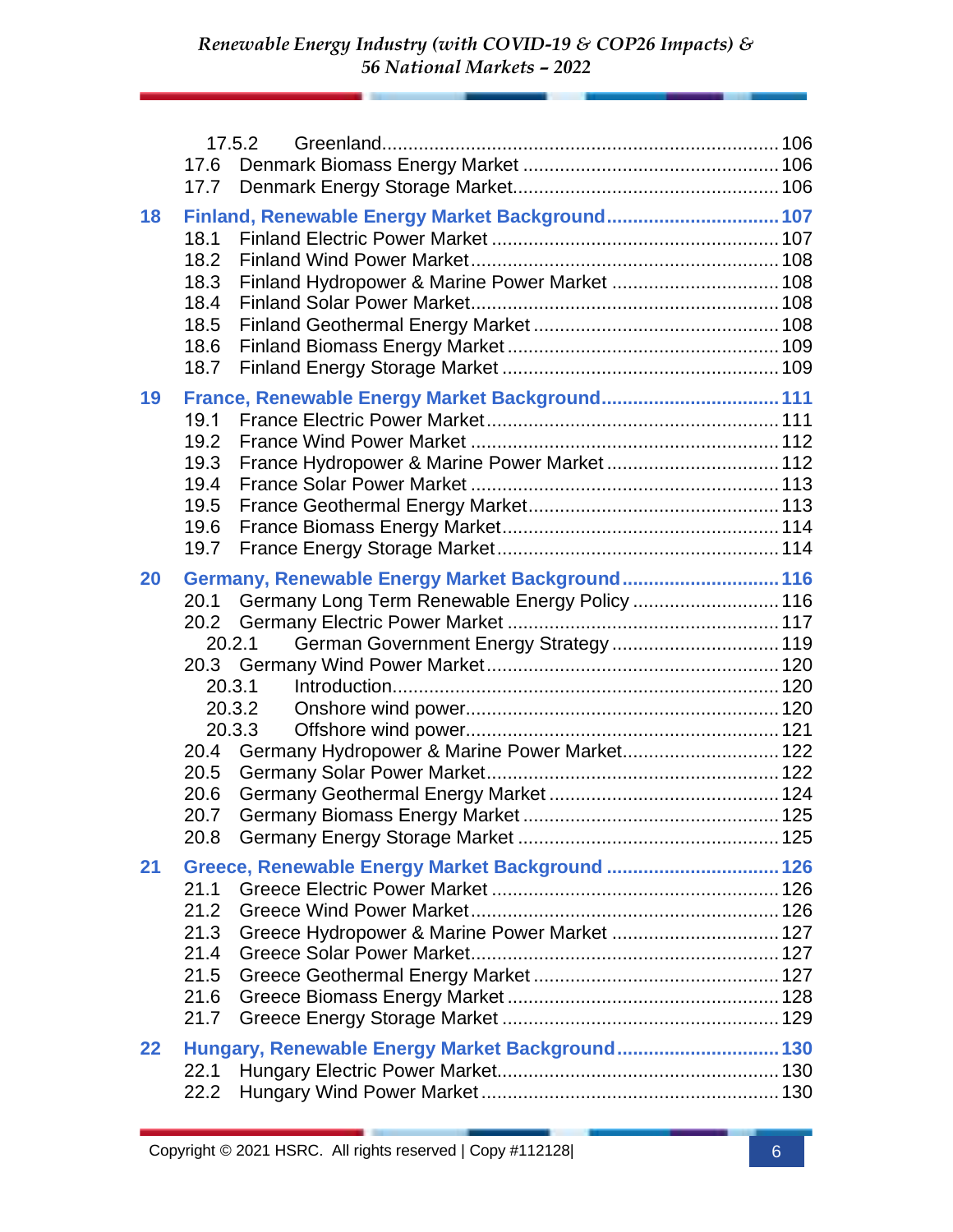|    | 22.3<br>22.4<br>22.5 | Hungary Hydropower & Marine Power Market 130             |  |
|----|----------------------|----------------------------------------------------------|--|
|    | 22.6<br>22.7         |                                                          |  |
| 23 | 23.1                 | Iceland, Renewable Energy Market Background  134         |  |
|    | 23.2<br>23.3<br>23.4 | Iceland Hydropower & Marine Power Market 135             |  |
|    | 23.5<br>23.6         |                                                          |  |
| 24 | 24.1                 | Ireland, Renewable Energy Market Background 137          |  |
|    | 24.2<br>24.3         | Ireland Hydropower & Marine Power Market  140            |  |
|    | 24.4<br>24.5         |                                                          |  |
|    | 24.6<br>24.7         |                                                          |  |
| 25 |                      |                                                          |  |
|    | 25.1                 |                                                          |  |
|    | 25.2<br>25.3         |                                                          |  |
|    | 25.4                 |                                                          |  |
|    | 25.5                 |                                                          |  |
|    | 25.6<br>25.7         |                                                          |  |
| 26 |                      | Lithuania, Renewable Energy Market Background  147       |  |
|    |                      |                                                          |  |
|    | 26.3                 |                                                          |  |
|    | 26.4                 | Lithuania Hydropower & Marine Power Market 149           |  |
|    | 26.5                 |                                                          |  |
|    | 26.6                 |                                                          |  |
|    | 26.7                 |                                                          |  |
| 27 |                      | The Netherlands, Renewable Energy Market Background  152 |  |
|    | 27.1<br>27.2         |                                                          |  |
|    | 27.3                 | Netherlands Hydropower & Marine Power Market 154         |  |
|    | 27.4                 |                                                          |  |
|    | 27.5                 |                                                          |  |
|    | 27.6                 |                                                          |  |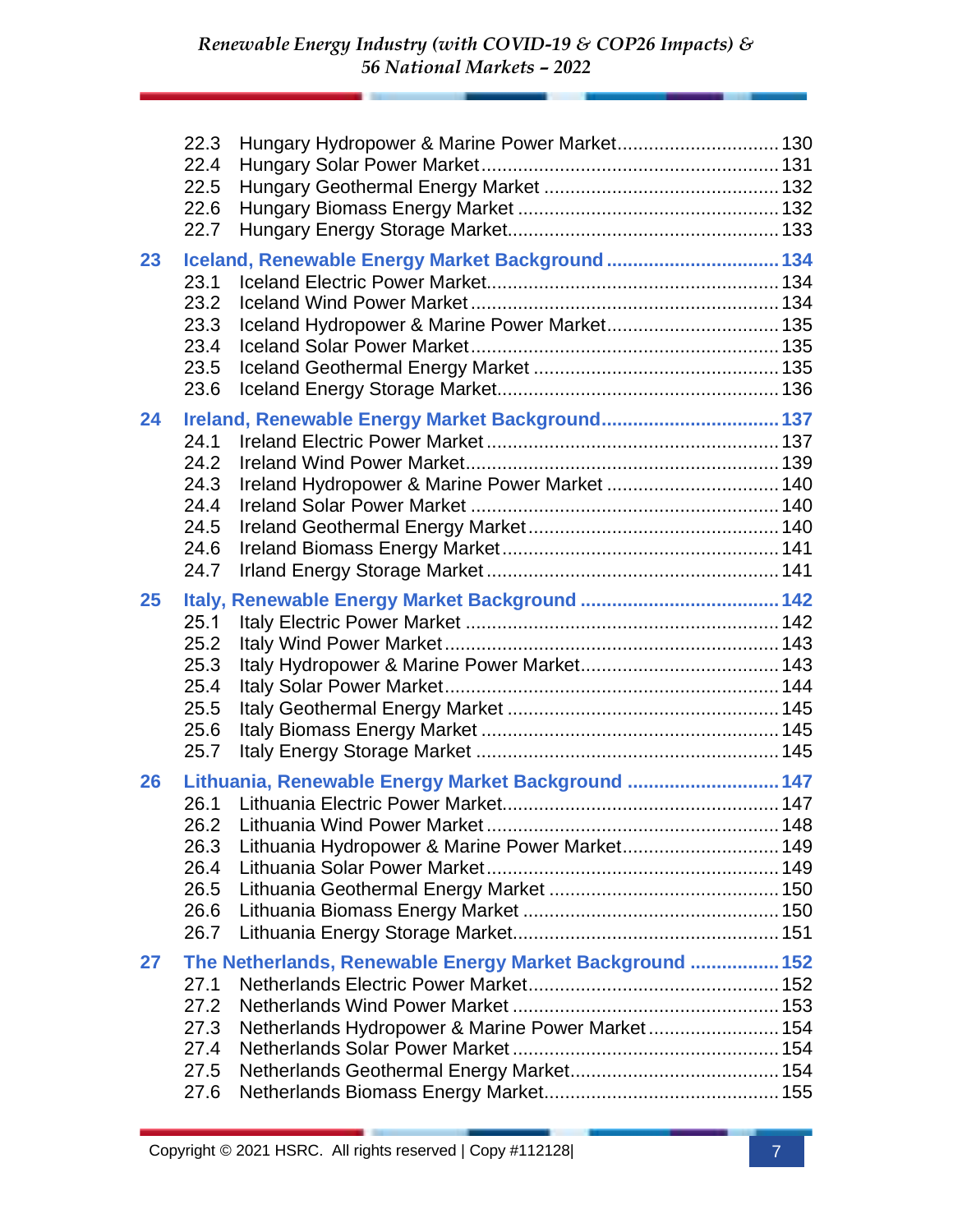| 28              | 28.1<br>28.2<br>28.3<br>28.4<br>28.5<br>28.6<br>28.7 | Norway, Renewable Energy Market Background  157<br>Norway Hydropower & Marine Power Market 158    |  |
|-----------------|------------------------------------------------------|---------------------------------------------------------------------------------------------------|--|
| 29              | 29.1<br>29.2<br>29.3<br>29.4<br>29.5<br>29.6<br>29.7 | Poland, Renewable Energy Market Background  161<br>Poland Hydropower & Marine Power Market 162    |  |
| 30              | 30.1<br>30.2<br>30.3<br>30.4<br>30.5<br>30.6<br>30.7 | Portugal, Renewable Energy Market Background 165<br>Portugal Hydropower & Marine Power Market 166 |  |
| 31              | 31.1<br>31.2<br>31.3<br>31.4<br>31.5<br>31.6<br>31.7 | Romania, Renewable Energy Market Background  169                                                  |  |
| 32 <sub>2</sub> | 32.1<br>32.2<br>32.3<br>32.4<br>32.5<br>32.6<br>32.7 | Russia Hydropower & Marine Power Market  173                                                      |  |
| 33              |                                                      | Serbia, Renewable Energy Market Background  176                                                   |  |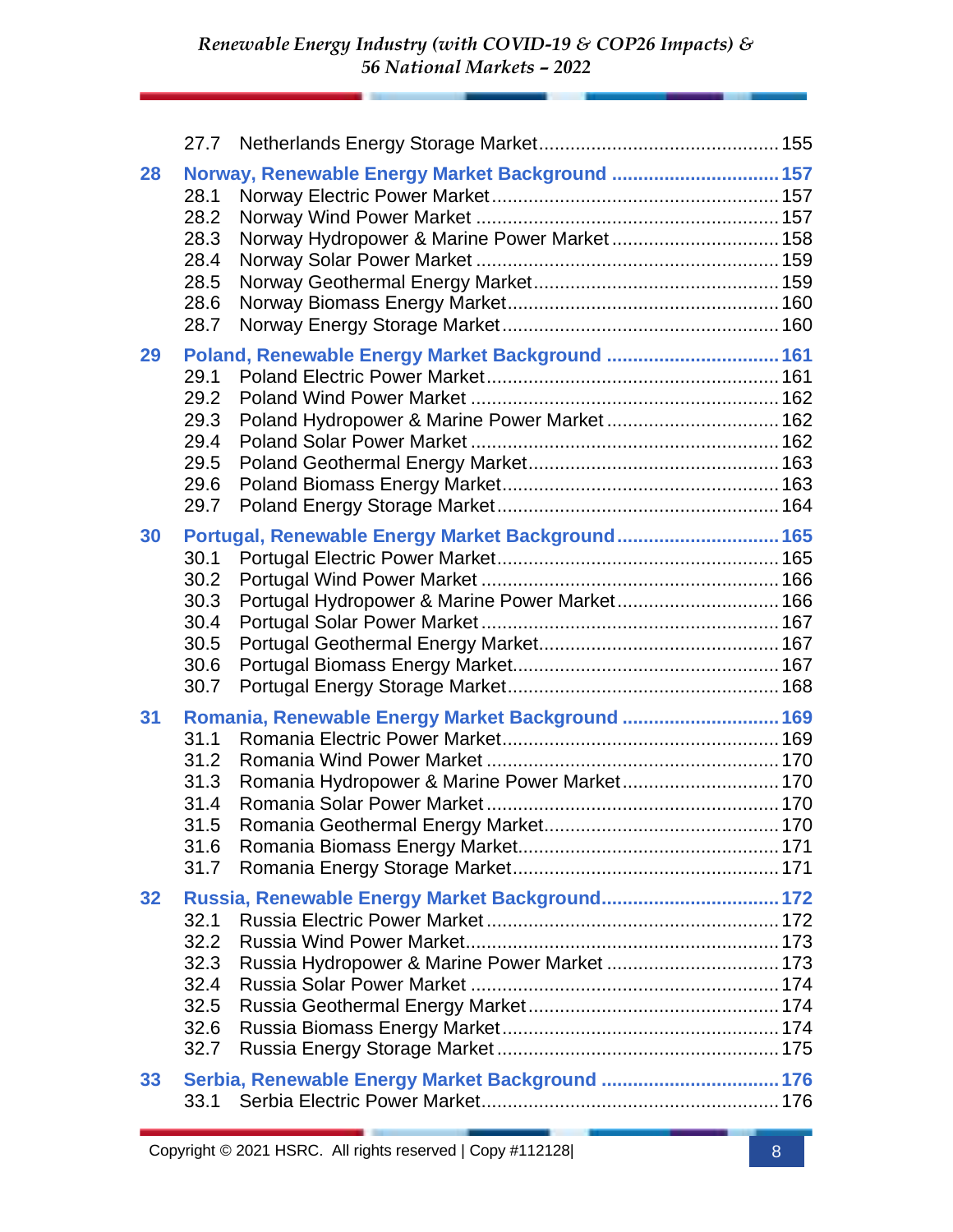|    | 33.2<br>33.3<br>33.4<br>33.5<br>33.6<br>33.7         | Serbia Hydropower & Marine Power Market 177                                                              |  |
|----|------------------------------------------------------|----------------------------------------------------------------------------------------------------------|--|
| 34 | 34.1<br>34.2<br>34.3<br>34.4<br>34.5<br>34.6<br>34.7 | Slovakia, Renewable Energy Market Background 180<br>Slovakia Hydropower & Marine Power Market 181        |  |
| 35 | 35.1<br>35.2<br>35.3<br>35.4<br>35.5<br>35.6<br>35.7 | Slovenia, Renewable Energy Market Background 183<br>Slovenia Hydropower & Marine Power Market 184        |  |
| 36 | 36.1<br>36.2<br>36.3<br>36.4<br>36.5<br>36.6<br>36.7 |                                                                                                          |  |
| 37 | 37.1<br>37.2<br>37.3<br>37.4<br>37.5<br>37.6<br>37.7 | Sweden, Renewable Energy Market Background 192<br>Sweden Hydropower & Marine Power Market  193           |  |
| 38 | 38.1<br>38.2<br>38.3<br>38.4                         | Switzerland, Renewable Energy Market Background  196<br>Switzerland Hydropower & Marine Power Market 197 |  |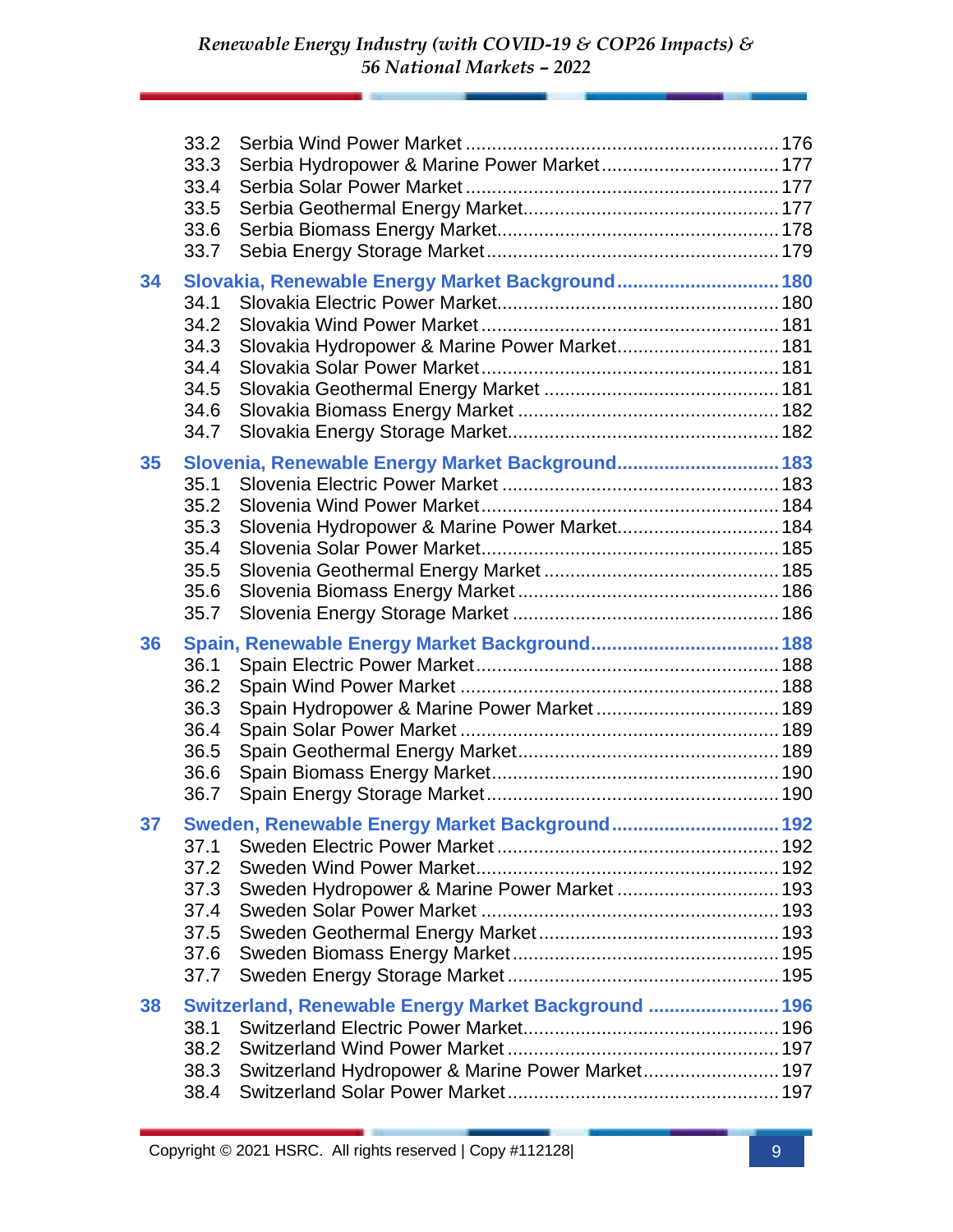|    | 38.5<br>38.6<br>38.7                                 |                                                  |  |
|----|------------------------------------------------------|--------------------------------------------------|--|
| 39 | 39.1<br>39.2<br>39.3<br>39.4<br>39.5<br>39.6<br>39.7 | The UK Hydropower & Marine Power Market 201      |  |
| 40 | 40.1<br>40.2<br>40.3<br>40.4<br>40.5<br>40.6<br>40.7 | Ukraine, Renewable Energy Market Background  205 |  |
|    |                                                      |                                                  |  |
| 41 | 41.1<br>41.2<br>41.3<br>41.4<br>41.5<br>41.6<br>41.7 | Algeria, Renewable Energy Market Background  208 |  |
| 42 | 42.2<br>42.3<br>42.4<br>42.5<br>42.6<br>42.7         |                                                  |  |
| 43 | 43.1<br>43.2<br>43.3<br>43.4<br>43.5<br>43.6         |                                                  |  |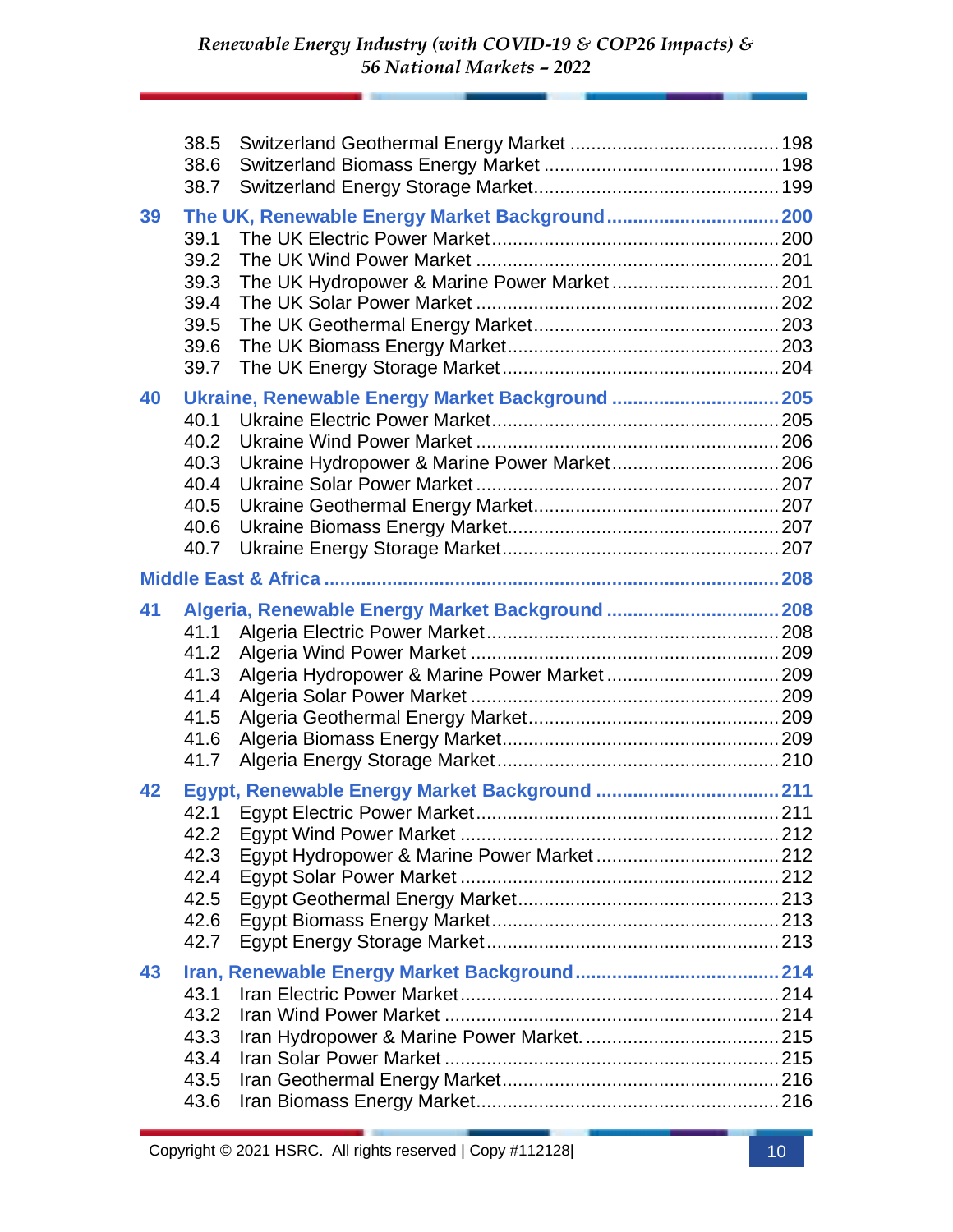|    | 43.7         |                                                       |  |
|----|--------------|-------------------------------------------------------|--|
| 44 | 44.1         |                                                       |  |
|    | 44.2         |                                                       |  |
|    | 44.3         |                                                       |  |
|    | 44.4         |                                                       |  |
|    | 44.5         |                                                       |  |
|    | 44.6         |                                                       |  |
|    | 44.7         |                                                       |  |
| 45 |              |                                                       |  |
|    | 45.1         |                                                       |  |
|    | 45.2         |                                                       |  |
|    | 45.3<br>45.4 |                                                       |  |
|    | 45.5         |                                                       |  |
|    | 45.6         |                                                       |  |
|    | 45.7         |                                                       |  |
| 46 |              | Nigeria, Renewable Energy Market Background  224      |  |
|    | 46.1         |                                                       |  |
|    | 46.2         |                                                       |  |
|    | 46.3         |                                                       |  |
|    | 46.4         |                                                       |  |
|    | 46.5         |                                                       |  |
|    | 46.6         |                                                       |  |
|    | 46.7         |                                                       |  |
| 47 |              | Saudi Arabia, Renewable Energy Market Background  227 |  |
|    | 47.1         |                                                       |  |
|    | 47.2         |                                                       |  |
|    | 47.3<br>47.4 | Saudi Arabia Hydropower & Marine Power Market229      |  |
|    | 47.5         |                                                       |  |
|    | 47.6         |                                                       |  |
|    | 47.7         |                                                       |  |
| 48 |              | South Africa, Renewable Energy Market Background  232 |  |
|    | 48.1         |                                                       |  |
|    | 48.2         |                                                       |  |
|    | 48.3         | South Africa Hydropower & Marine Power Market233      |  |
|    | 48.4         |                                                       |  |
|    | 48.5         |                                                       |  |
|    | 48.6         |                                                       |  |
|    | 48.7         |                                                       |  |
| 49 |              |                                                       |  |
|    |              |                                                       |  |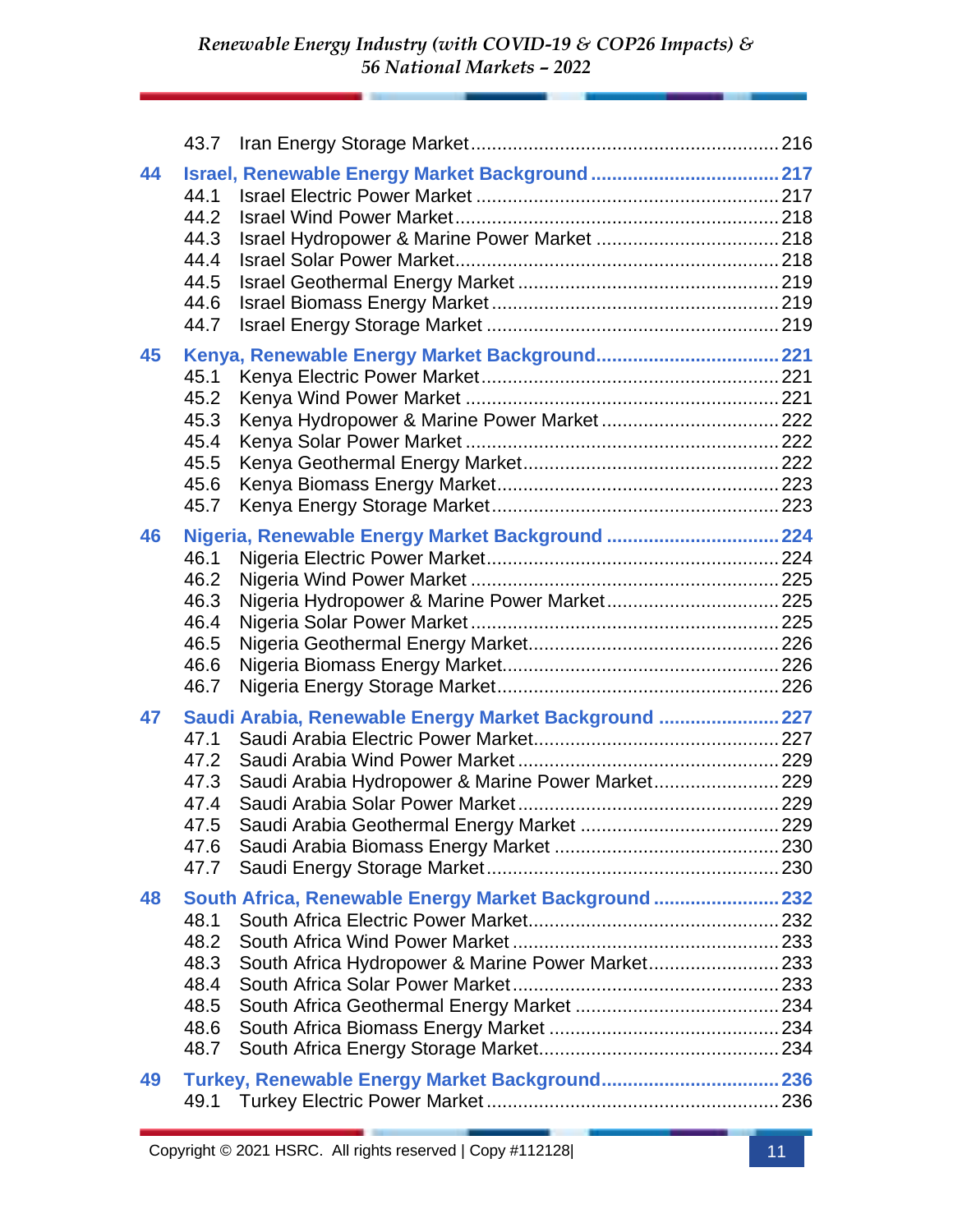|    | 49.2<br>49.3<br>49.4<br>49.5<br>49.6 |                                                    |  |
|----|--------------------------------------|----------------------------------------------------|--|
|    | 49.7                                 |                                                    |  |
|    |                                      |                                                    |  |
| 50 |                                      | Australia, Renewable Energy Market Background  240 |  |
|    | 50.1                                 |                                                    |  |
|    | 50.2                                 |                                                    |  |
|    | 50.3                                 | Australia Hydropower & Marine Power Market  241    |  |
|    | 50.4                                 |                                                    |  |
|    | 50.5                                 |                                                    |  |
|    | 50.6                                 |                                                    |  |
|    | 50.7                                 |                                                    |  |
| 51 |                                      |                                                    |  |
|    | 51.1                                 |                                                    |  |
|    | 51.2                                 |                                                    |  |
|    | 51.3                                 |                                                    |  |
|    | 51.4                                 |                                                    |  |
|    | 51.5<br>51.6                         |                                                    |  |
|    | 51.7                                 |                                                    |  |
|    |                                      |                                                    |  |
| 52 |                                      |                                                    |  |
|    | 52.1                                 |                                                    |  |
|    | 52.2                                 |                                                    |  |
|    | 52.3<br>52.4                         |                                                    |  |
|    | 52.5                                 |                                                    |  |
|    | 52.6                                 |                                                    |  |
|    | 52.7                                 |                                                    |  |
|    |                                      |                                                    |  |
| 53 |                                      | Indonesia, Renewable Energy Market Background 254  |  |
|    | 53.1<br>53.2                         |                                                    |  |
|    | 53.3                                 | Indonesia Hydropower & Marine Power Market255      |  |
|    | 53.4                                 |                                                    |  |
|    | 53.5                                 |                                                    |  |
|    | 53.6                                 |                                                    |  |
|    | 53.7                                 |                                                    |  |
| 54 |                                      | Japan, Renewable Energy Market Background 259      |  |
|    | 54.1                                 |                                                    |  |
|    | 54.2                                 |                                                    |  |
|    | 54.3                                 |                                                    |  |
|    |                                      |                                                    |  |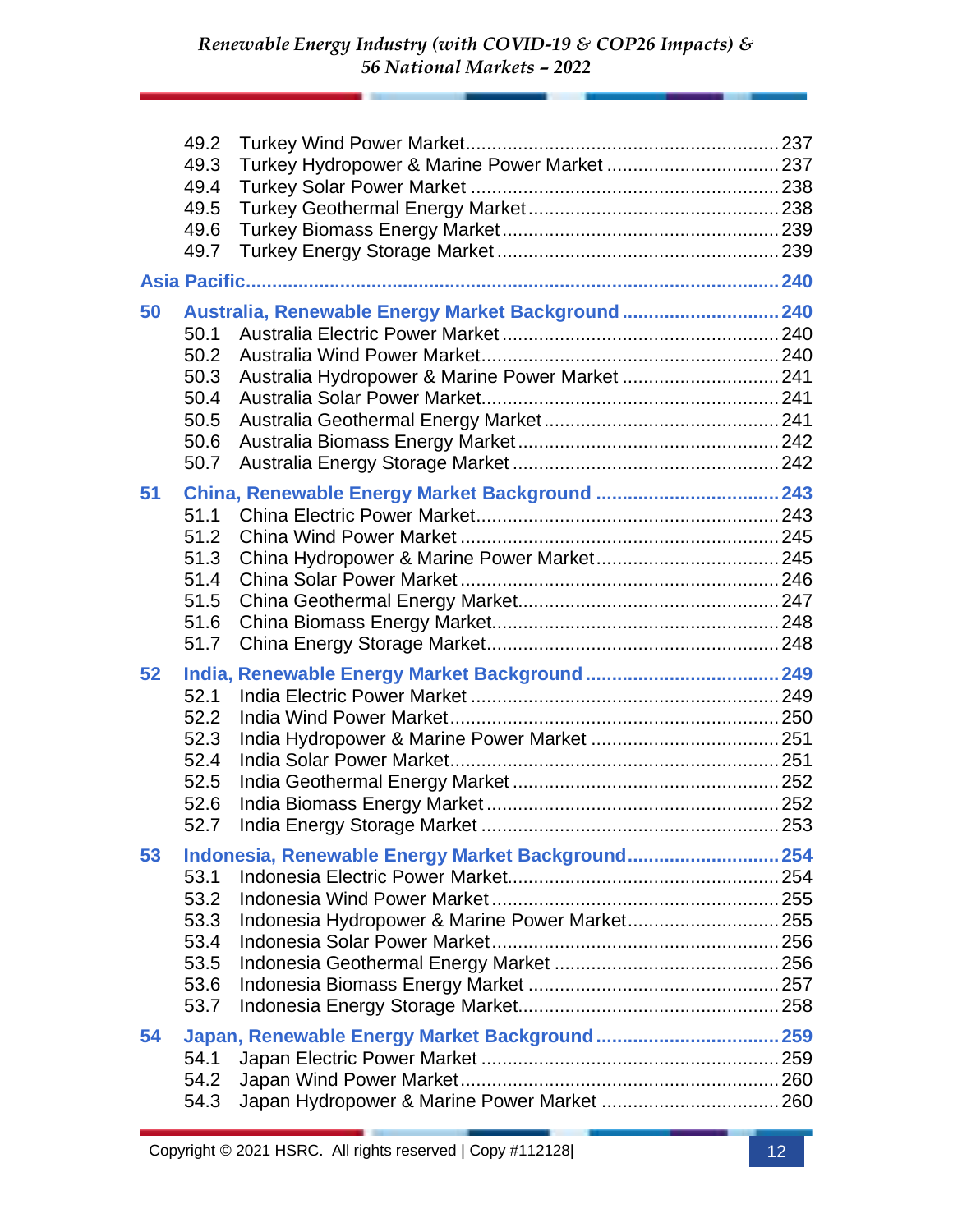|    | 54.4<br>54.5                                         |                                                                                                           |  |
|----|------------------------------------------------------|-----------------------------------------------------------------------------------------------------------|--|
|    | 54.6<br>54.7                                         |                                                                                                           |  |
| 55 | 55.1<br>55.2<br>55.3<br>55.4<br>55.5<br>55.6<br>55.7 | New Zealand, Renewable Energy Market Background  264<br>New Zealand Hydropower & Marine Power Market 265  |  |
| 56 | 56.1<br>56.2<br>56.3<br>56.4<br>56.5<br>56.6<br>56.7 | Philippines, Renewable Energy Market Background  268<br>Philippines Hydropower & Marine Power Market 269  |  |
| 57 | 57.1<br>57.2<br>57.3<br>57.4<br>57.5<br>57.6<br>57.7 | South Korea, Renewable Energy Market Background  271<br>South Korea Hydropower & Marine Power Market  272 |  |
| 58 | 58.1<br>58.2<br>58.3<br>58.4<br>58.5<br>58.6<br>58.7 | Thailand, Renewable Energy Market Background 275                                                          |  |
| 59 | 59.1<br>59.2<br>59.3<br>59.4<br>59.5<br>59.6         | Vietnam, Renewable Energy Market Background  279                                                          |  |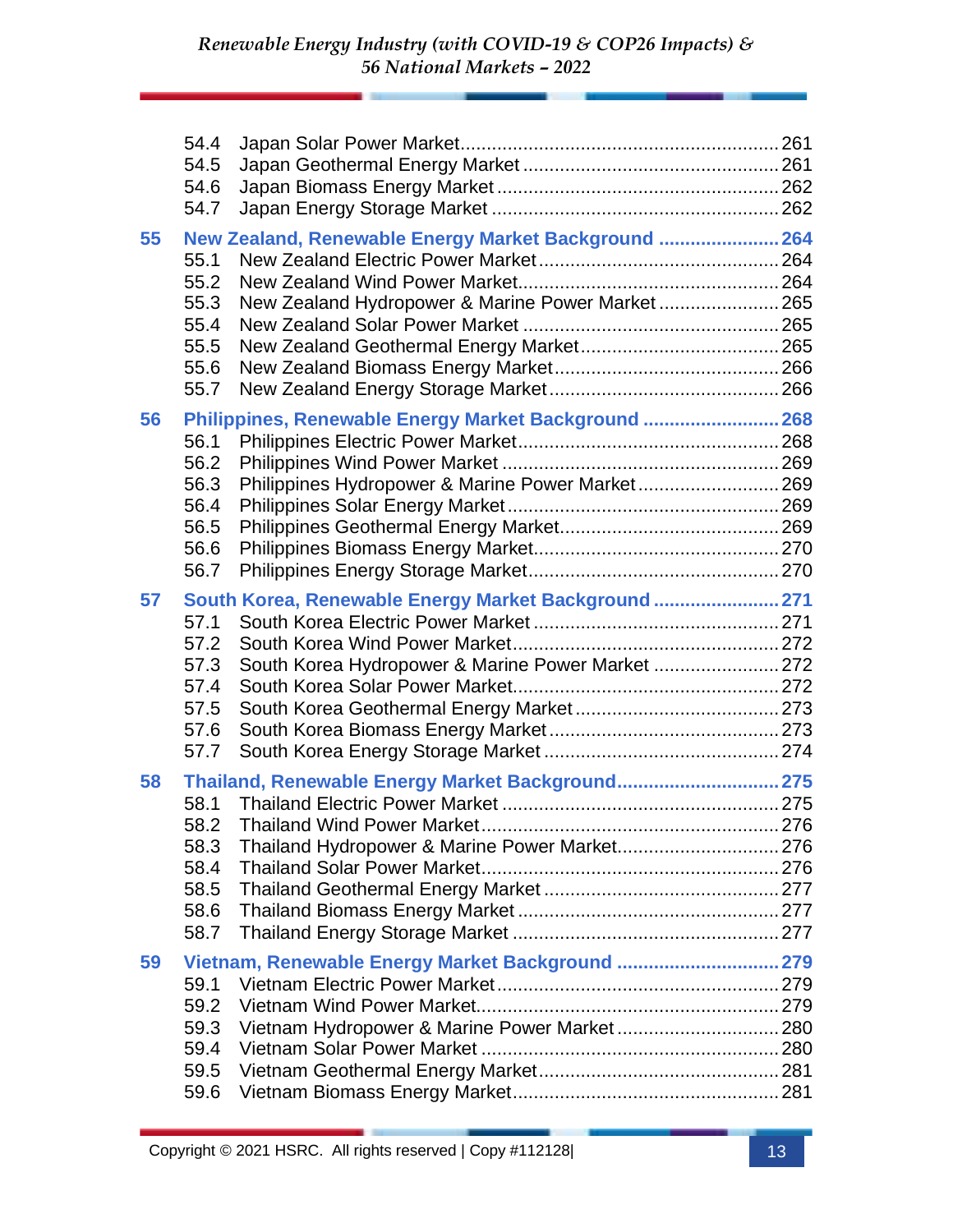| 60 |                      | Economical & Political Aspects Climate Change Mitigation  283                                          |  |
|----|----------------------|--------------------------------------------------------------------------------------------------------|--|
| 61 | 61.1                 |                                                                                                        |  |
|    | 61.2<br>61.3<br>61.4 | Regulatory and Policy Trends in the U.S. Oil and Gas                                                   |  |
|    | 61.5                 |                                                                                                        |  |
| 62 | 61.6                 | Additional Funding for Utility-Scale Energy Storage  293                                               |  |
|    | 62.1                 |                                                                                                        |  |
|    | 62.2                 |                                                                                                        |  |
|    |                      | 62.3 Four-Step Approach Grid Modernization Requirements.  298                                          |  |
|    |                      | 62.3.1                                                                                                 |  |
|    |                      | 62.3.2<br>62.3.3                                                                                       |  |
|    |                      | 62.3.4                                                                                                 |  |
|    | 62.4                 |                                                                                                        |  |
| 63 |                      | The Biden Administration Green Infrastructure Budget  303                                              |  |
|    | 63.1                 |                                                                                                        |  |
|    | 63.2                 |                                                                                                        |  |
|    | 63.3                 |                                                                                                        |  |
|    | 63.4                 |                                                                                                        |  |
| 64 |                      | <b>Global Warming Mitigation Investments by The Private</b>                                            |  |
|    |                      |                                                                                                        |  |
|    | 64.1                 | Private Sector Warming Mitigation: Global Investments Size  307                                        |  |
|    | 64.2                 |                                                                                                        |  |
| 65 |                      |                                                                                                        |  |
|    | 65.1<br>65.2         |                                                                                                        |  |
|    | 65.3                 |                                                                                                        |  |
|    |                      |                                                                                                        |  |
| 66 | 66.1                 |                                                                                                        |  |
|    | 66.2                 | Global Warming Mitigation Finance Stakeholders  322<br>Global Warming Investments. Venture Capital 323 |  |
|    | 66.3                 |                                                                                                        |  |
| 67 |                      | The IPCC's 6th Assessment 2021 Report Findings329                                                      |  |
|    | 67.1                 |                                                                                                        |  |
|    | 67.2                 |                                                                                                        |  |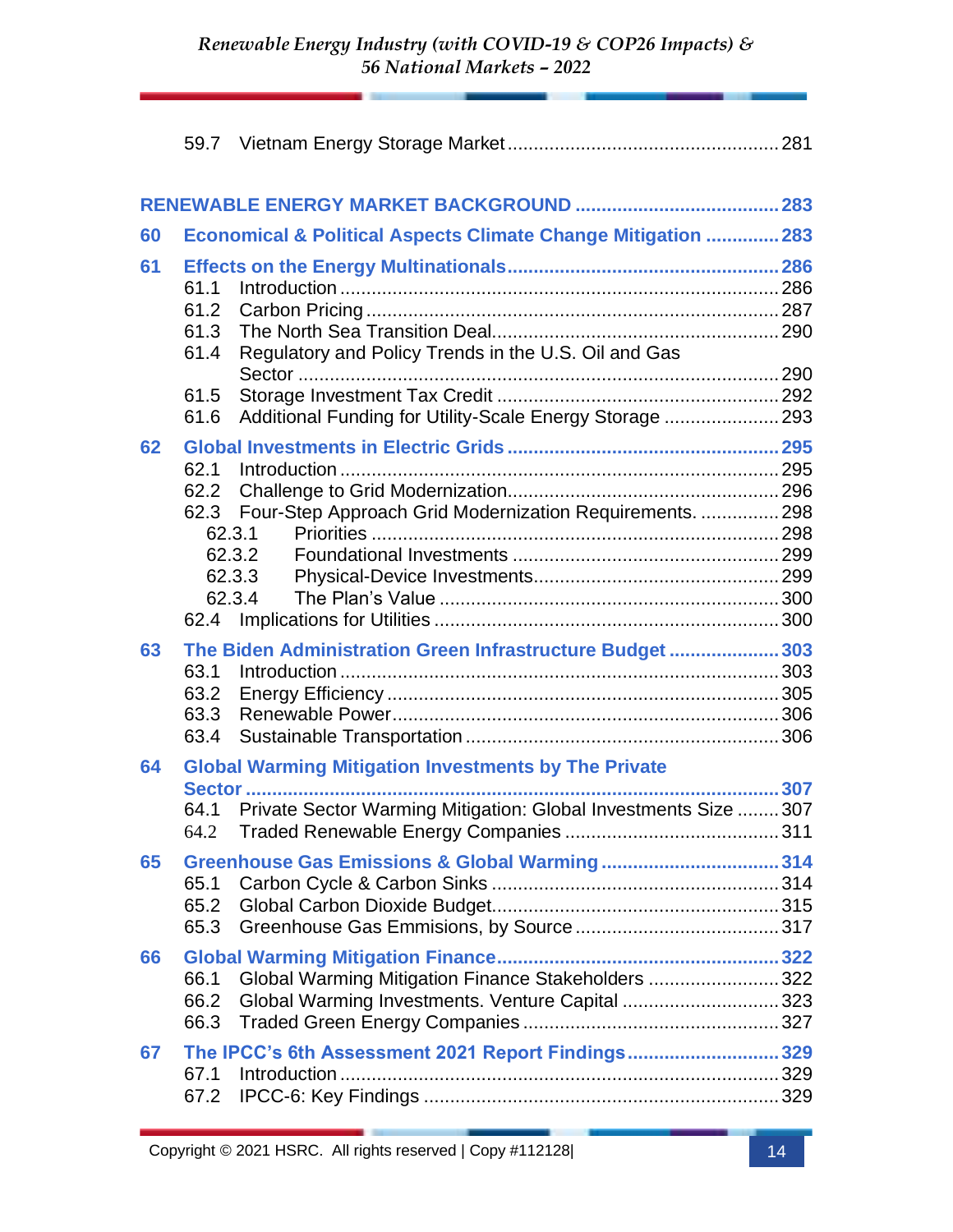| 68 |                                                                 |                  |                                                                |  |
|----|-----------------------------------------------------------------|------------------|----------------------------------------------------------------|--|
| 69 |                                                                 |                  |                                                                |  |
|    | 69.1                                                            |                  |                                                                |  |
|    | 69.2                                                            |                  |                                                                |  |
|    | 69.3                                                            |                  |                                                                |  |
|    | 69.4                                                            |                  |                                                                |  |
|    |                                                                 |                  |                                                                |  |
| 70 | 70.1                                                            |                  |                                                                |  |
|    | 70.2                                                            |                  | Six CO <sub>2</sub> Removal and Sequestration Technologies 350 |  |
|    |                                                                 |                  |                                                                |  |
|    | 70.3                                                            |                  |                                                                |  |
|    |                                                                 | 70.3.1           |                                                                |  |
|    |                                                                 | 70.3.2           |                                                                |  |
|    |                                                                 | 70.3.3           |                                                                |  |
|    |                                                                 |                  | 70.4 Terrestrial Carbon Removal and Sequestration 353          |  |
|    |                                                                 | 70.4.1           |                                                                |  |
|    |                                                                 | 70.4.2           | <b>Terrestrial Carbon Removal And Sequestration</b>            |  |
|    |                                                                 |                  |                                                                |  |
|    |                                                                 | 70.4.3           |                                                                |  |
|    |                                                                 | 70.4.4           |                                                                |  |
|    |                                                                 | 70.4.5           |                                                                |  |
|    |                                                                 | 70.4.6           |                                                                |  |
|    |                                                                 | 70.4.7<br>70.4.8 |                                                                |  |
|    |                                                                 | 70.4.9           |                                                                |  |
|    |                                                                 | 70.4.10          |                                                                |  |
|    |                                                                 | 70.4.11          |                                                                |  |
|    |                                                                 | 70.4.12          |                                                                |  |
|    |                                                                 |                  |                                                                |  |
|    | 70.5 Bioenergy With Carbon Capture & Sequestration364<br>70.5.1 |                  |                                                                |  |
|    |                                                                 | 70.5.2           | Bioenergy With Carbon Capture & Sequestration                  |  |
|    |                                                                 |                  |                                                                |  |
|    | 70.6                                                            |                  |                                                                |  |
|    |                                                                 | 70.6.1           |                                                                |  |
|    | 70.6.2                                                          |                  | Direct Air Capture Technology Assessment 367                   |  |
|    |                                                                 |                  |                                                                |  |
|    | 70.7.1                                                          |                  |                                                                |  |
|    |                                                                 | 70.7.2           | Carbon Mineralization Technology Assessment 370                |  |
|    |                                                                 |                  |                                                                |  |
|    | 70.7.3                                                          |                  |                                                                |  |
|    | 70.8.1                                                          |                  |                                                                |  |
|    |                                                                 | 70.8.2           |                                                                |  |
|    |                                                                 | 70.8.3           |                                                                |  |
|    |                                                                 | 70.8.4           | CO2 Removal & Sequestration Economy374                         |  |
|    |                                                                 |                  |                                                                |  |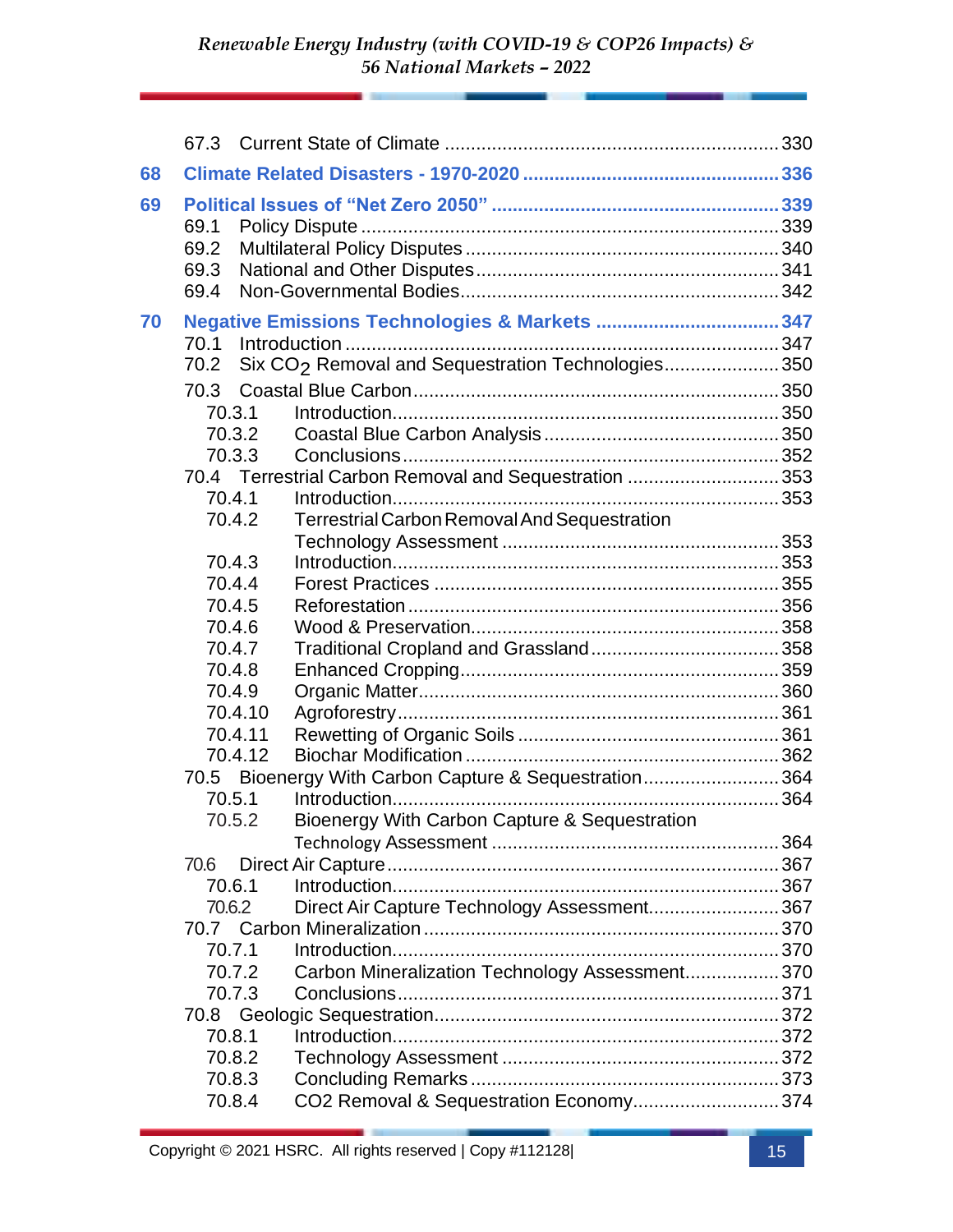|    | 70.8.5 |     |
|----|--------|-----|
|    | 70.8.6 |     |
|    | 70.8.7 |     |
|    |        |     |
|    |        | 380 |
| 71 |        | 380 |
| 72 |        |     |
| 73 |        |     |
|    |        |     |
|    |        |     |
|    |        |     |
| 74 |        |     |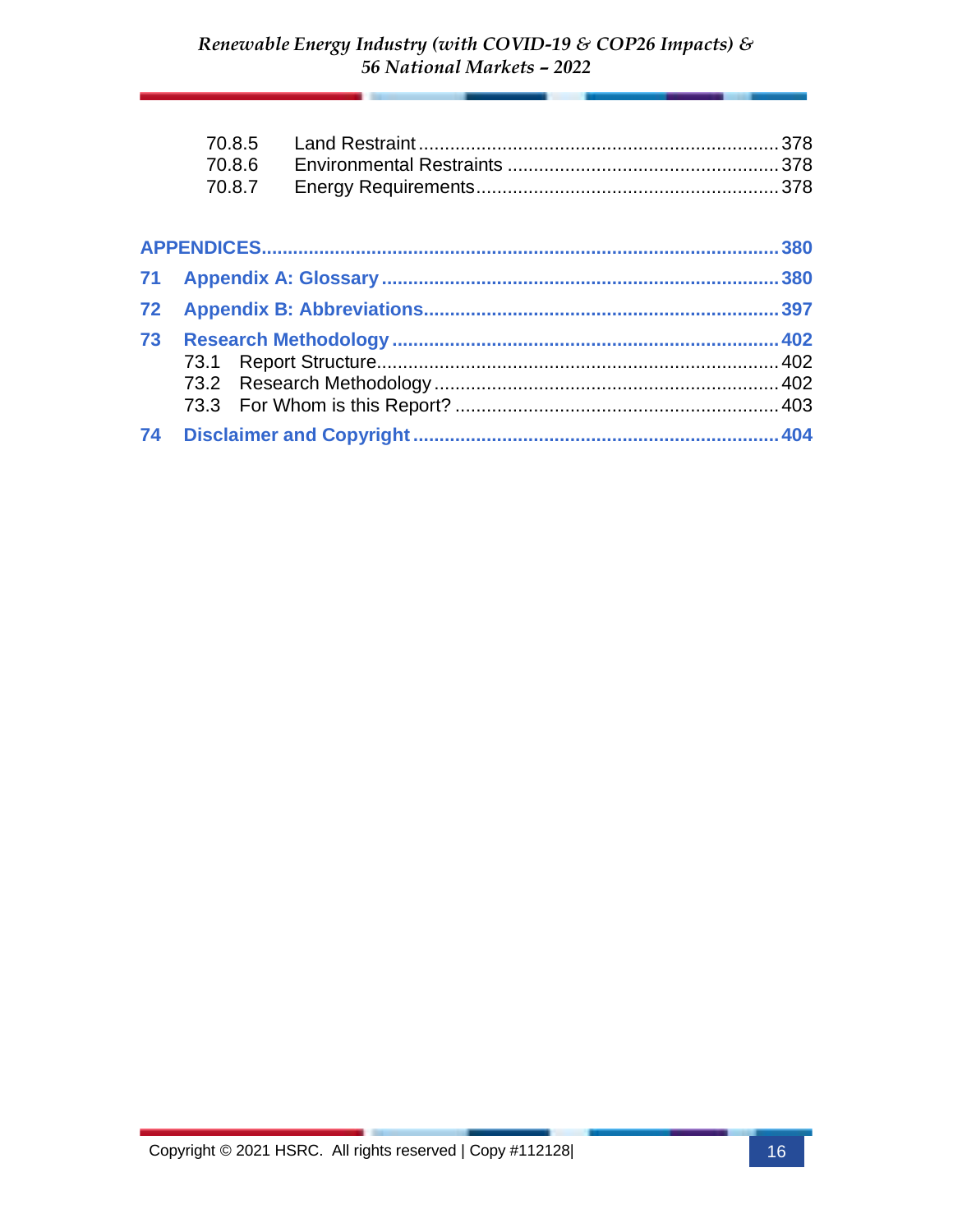#### **List of Tables**

|  |  |  |  | Table 1 - List Of Publicly Traded Renewable Energy Companies311 |  |
|--|--|--|--|-----------------------------------------------------------------|--|
|--|--|--|--|-----------------------------------------------------------------|--|

### **List of Figures**

| Figure 3 - Canada Electricity Generation by Energy Source [%], 201838           |    |
|---------------------------------------------------------------------------------|----|
| Figure 4 - U.S. electricity generation by major energy source, 1950-2020  43    |    |
| Figure 5 - U.S. Large Scale Battery Storage Capacity by Region (2010-           |    |
|                                                                                 | 51 |
| Figure 6 - Total Installed Cost of Large Scale Battery Storage Capacity by      |    |
| 52                                                                              |    |
| Figure 7 - USA Large Scale Battery Storage Capacity Additions [ MW] -           |    |
|                                                                                 |    |
| Figure 8 - Cumulative Capacity Of Large Scale Battery Storage [ MW]-            |    |
|                                                                                 | 53 |
| Figure 9 - Electricity Generation In Argentina In 2020, By Type Of Fuel* (In    |    |
|                                                                                 |    |
|                                                                                 |    |
| Figure 11 - Total Energy Supply (TES) by Source, Chile 1990-202064              |    |
|                                                                                 |    |
|                                                                                 |    |
| Figure 14 - Mexico Electricity Generation by Technology (October 2020) 78       |    |
| Figure 15 - Distribution of Electricity Generation In Peru In 2020, By Source84 |    |
| Figure 16 - Total Energy Supply (TES) by Source, Austria 1990-201988            |    |
| Figure 17 - Total Energy Supply (TES) by Source, Belgium 1990-201992            |    |
|                                                                                 |    |
| Figure 19 - Total Energy Supply (TES) by Source, Czech Republic 1990-           |    |
| 2019                                                                            |    |
| Figure 20 - Total Energy Supply (TES) by Source, Denmark 1990-2019  104         |    |
| Figure 21 - Electricity Generation By Energy Source, Finland, 2000-2019 107     |    |
| Figure 22 - France Total Energy Supply (TES) by Source 1990-2019 111            |    |
| Figure 23 - The German Renewable Energy use & Reduced Energy                    |    |
|                                                                                 |    |
| Figure 24 - Germany Electricity Generation Per Week 22 - 2021 by                |    |
| 118                                                                             |    |
| Figure 25 - Power Generation Capacity in Germany By Technology - 2002-          |    |
| 2020                                                                            |    |
| Figure 26 - German Solar Power Capacity - 2009-2019  123                        |    |
| Figure 27 - Sources of Large-Scale Energy Capacity [MW] Installed in            |    |
|                                                                                 |    |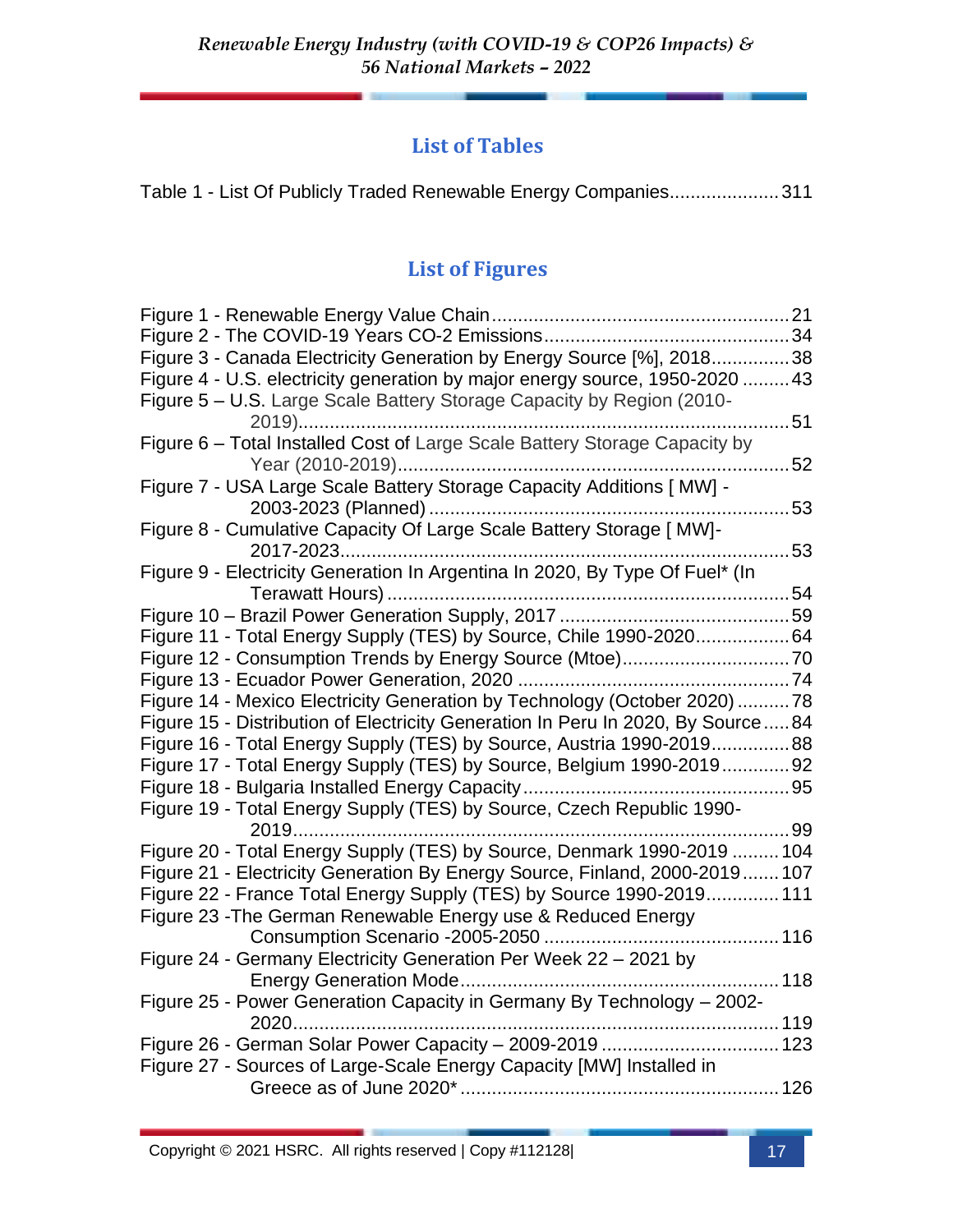| Figure 28 - Total Energy Supply (TES) by Source, Hungary 1990-2019  130        |  |
|--------------------------------------------------------------------------------|--|
| Figure 29 - Electricity Production by Source, Iceland, 2000-2019 134           |  |
| Figure 30 - Total Final Consumption By Fuel in Ireland, 2005-2019 137          |  |
| Figure 31 - Total Final Consumption By Sector in Ireland, 2005-2019 138        |  |
| Figure 32 - Primary Energy By Mode And Fuel in Ireland, 2019 138               |  |
| Figure 33 - Total Energy Supply (TES) by Source, Italy 1990-2019  142          |  |
| Figure 34 - Lithuania's Energy System By Fuel And Sector, 2019 147             |  |
| Figure 35 - Lithuania's Total Final Consumption By Source And Sector,          |  |
|                                                                                |  |
| Figure 36 - Distribution of Electricity Generation In The Netherlands In       |  |
|                                                                                |  |
| Figure 37 - National Electricity Generation By Energy Source, Norway, in       |  |
| 2019                                                                           |  |
| Figure 38 - Total Energy Supply (TES) by Source, Poland 1990-2019 161          |  |
| Figure 39 - Total Energy Supply (TES) by Source, Portugal 1990-2019 165        |  |
| Figure 40 - Romania Consumption Trends By Energy Source (Mtoe)  169            |  |
| Figure 41 - Russia Consumption Trends by Energy Source (Mtoe) 172              |  |
|                                                                                |  |
| Figure 43 - Total Energy Supply (TES) by Source, Slovak Republic 1990-         |  |
| 2020                                                                           |  |
|                                                                                |  |
| Figure 45 - Total Energy Supply (TES) by Source, Spain 1990-2020 188           |  |
|                                                                                |  |
| Figure 47 - Total Energy Supply (TES) by Source, Switzerland 1990-2020  196    |  |
| Figure 48 - The UK Inland Energy Consumption, 1990 and 2020 by Energy          |  |
| Source<br>. 200                                                                |  |
| Figure 49 - The UK Electricity Generation, 1990 and 2020 by Energy             |  |
|                                                                                |  |
|                                                                                |  |
| Figure 51 - Consumption Trends By Energy Source in Ukraine (Mtoe) 205          |  |
| Figure 52 - Installed Energy Capacity of Algeria, 2019 vs. Projected 2028  208 |  |
| Figure 53 - Consumption Trends By Energy Source (Mtoe) 211                     |  |
|                                                                                |  |
| Figure 55 - Consumption Trends by Energy Source in Israel (Mtoe) 217           |  |
|                                                                                |  |
|                                                                                |  |
| Figure 58 - Total Energy Supply (TES) by Source, Saudi Arabia, 1990-           |  |
|                                                                                |  |
| Figure 59 - South Africa Electricity Consumption Breakdown by Sector           |  |
|                                                                                |  |
| Figure 60 - Electricity Generation in Turkey from 2019 to 2020, by Fuel  236   |  |
| Figure 61 - Australian Electricity Generation - Fuel Mix, 1994-2020240         |  |
| Figure 62 – Electric Power Generation in China from 2011 to 2020, by           |  |
|                                                                                |  |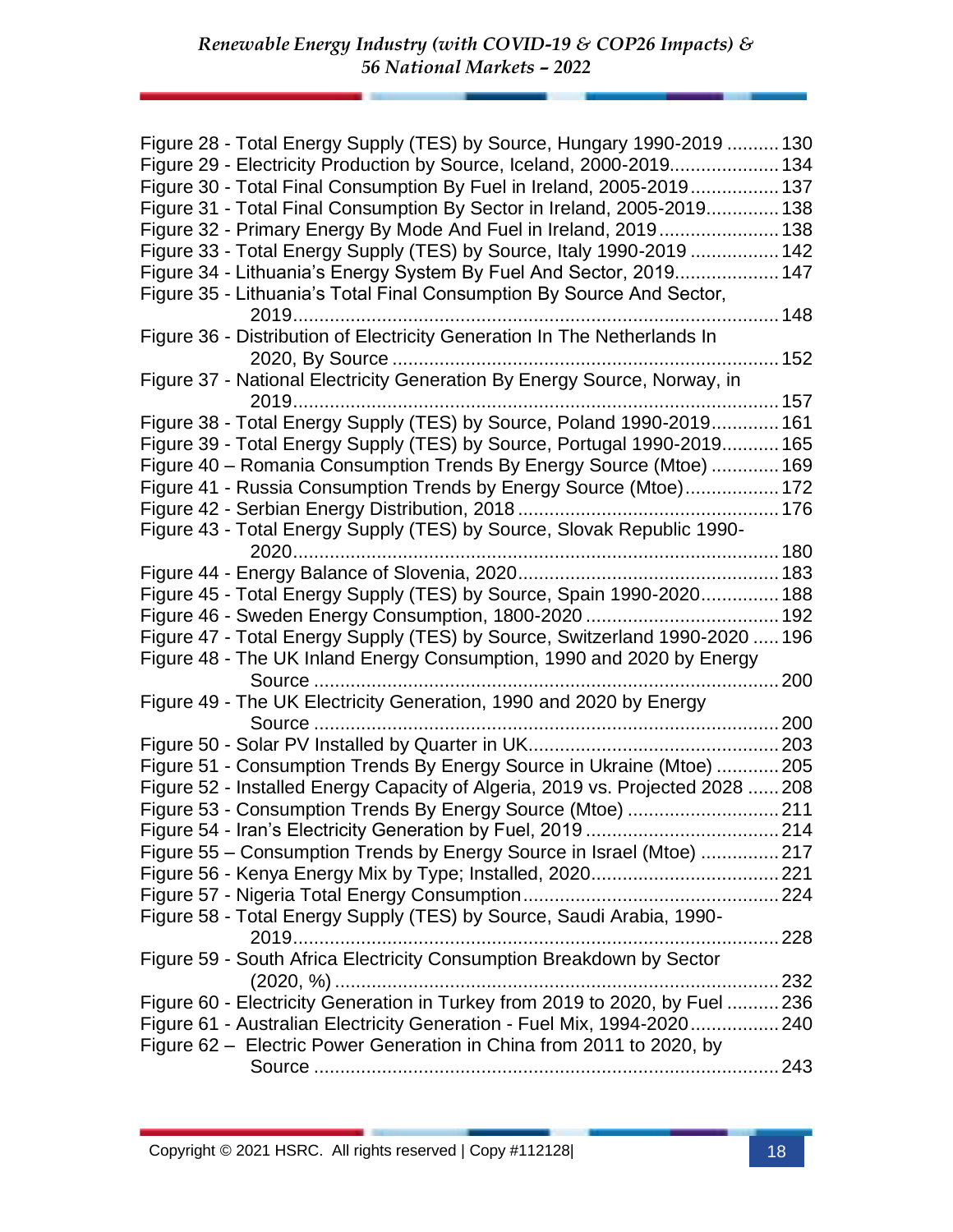| Figure 63 - Consumption of Energy Resources in India in Petajoules in                                                                            |      |
|--------------------------------------------------------------------------------------------------------------------------------------------------|------|
| 2019-20                                                                                                                                          | .249 |
| Figure 64 - Electricity Mix in India, January-December 2020250                                                                                   |      |
| Figure 65 - Total Energy Supply (TES) by Source, Indonesia, 1990-2019  254                                                                       |      |
| Figure 66 - Share of Renewables and Nuclear Power in Japan's Electricity                                                                         |      |
|                                                                                                                                                  |      |
| Figure 67 - Japan Electricity Generation by Energy Source [GW], 2019  260<br>Figure 68 - Total Energy Supply (TES) by Source, New Zealand, 1990- |      |
| 2020                                                                                                                                             | .264 |
|                                                                                                                                                  |      |
| Figure 70 - South Korea Electricity Generation Capacity by Fuel [%], 2018271                                                                     |      |
| Figure 71 - Power Generation by Fuel in Thailand - 2010, 2020                                                                                    | 275  |
| Figure 72 - Installed Generating Capacity in Vietnam - 2021-2020 [GW]279                                                                         |      |
|                                                                                                                                                  | .287 |
| Figure 74 - Invested [\$T] Needed: By Decarbonation Sectors (Left) and by                                                                        |      |
| Figure 75 - Global Carbon Dioxide Budget. [G Ton/annum] 315                                                                                      |      |
|                                                                                                                                                  |      |
| Figure 77 - Global Greenhouse Gas Emissions by Primary Sources 317                                                                               |      |
| Figure 78 - Global Warming Mitigation Financing: Stakeholders                                                                                    | 323  |
|                                                                                                                                                  |      |
| Figure 80 - The IPPC 2009,2014 and 2021 Global warming Assessments                                                                               |      |
|                                                                                                                                                  |      |
| Figure 81 - Contribution to 2010-2020 Warming VS. Past century 333                                                                               |      |
| Figure 82 - Human Contribution to Climate Change Being Felt Most Acutely                                                                         |      |
| & the Confidence Level in Human Contribution to Change. By                                                                                       |      |
|                                                                                                                                                  | 334  |
| Figure 83 - Global Warming vs. number of climate related disasters -1970-                                                                        |      |
|                                                                                                                                                  | 336  |
| Figure 84 - Projected Increase in Extreme Weather Events vs. Global                                                                              |      |
|                                                                                                                                                  | 337  |
| Figure 85 - Global Warming Vs. Number of Deaths & Economic Losses                                                                                |      |
|                                                                                                                                                  | 338  |
| Figure 86- Fossil Energy Divestment Size [\$B] & Number of Committed                                                                             |      |
|                                                                                                                                                  |      |
| Figure 87 - The Role Of Negative Emissions Technologies In Reaching Net                                                                          |      |
|                                                                                                                                                  |      |
| Figure 88 - Leading CO <sub>2</sub> Removal and Sequestration Technologies350                                                                    |      |
|                                                                                                                                                  |      |
| Figure 90 - Simulated Time Series of Global Land Use For Business as                                                                             |      |
| Usual (BAU), Afforestation (AFF), BECCS, and AFF +                                                                                               |      |
|                                                                                                                                                  |      |
| Figure 91 - Biomass Energy Carbon Dioxide Removal And Sequestration                                                                              |      |
|                                                                                                                                                  |      |
| Figure 92 - Standard Biomass Energy-Based Carbon Dioxide Removal                                                                                 |      |
|                                                                                                                                                  |      |